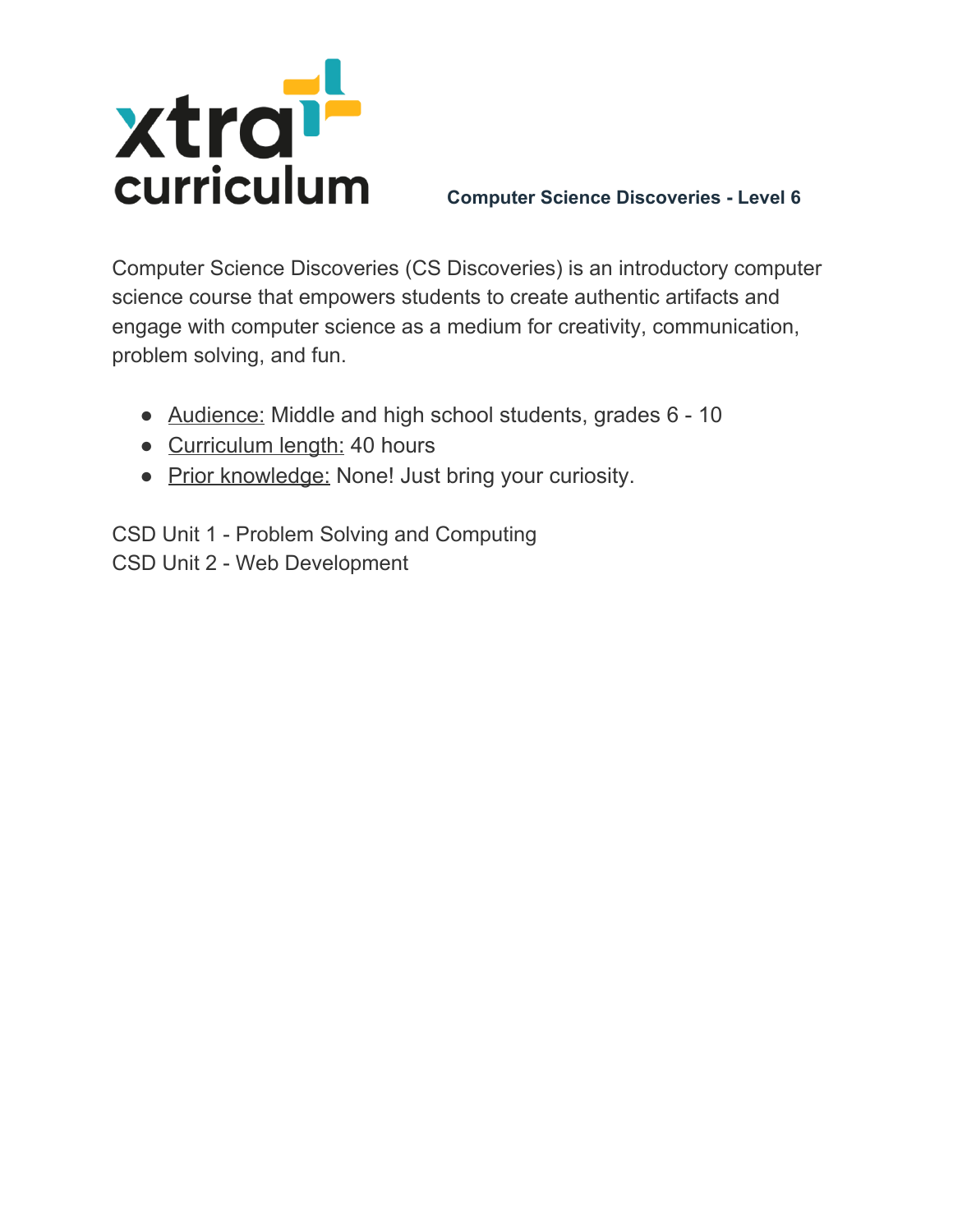

# **CSD Unit 1 - Problem Solving and Computing**

### **The Problem Solving Process**

Lesson 1: Intro to Problem Solving Lesson 2: The Problem Solving Process Lesson 3: Exploring Problem Solving

#### **Computers and Problem Solving**

Lesson 4: What is a Computer? Lesson 5: Input and Output Lesson 6: Processing Lesson 7: Storage

#### **Project - Propose an App**

Lesson 8: Project - Propose an App

#### **The Problem Solving Process**

Lesson 9: Intro to Problem Solving - Newspaper Table Lesson 10: Intro to Problem Solving - Spaghetti Bridge Lesson 11: Intro to Problem Solving - Paper Tower Lesson 12: Exploring Problem Solving - Animals Theme Lesson 13: Exploring Problem Solving - Games Theme

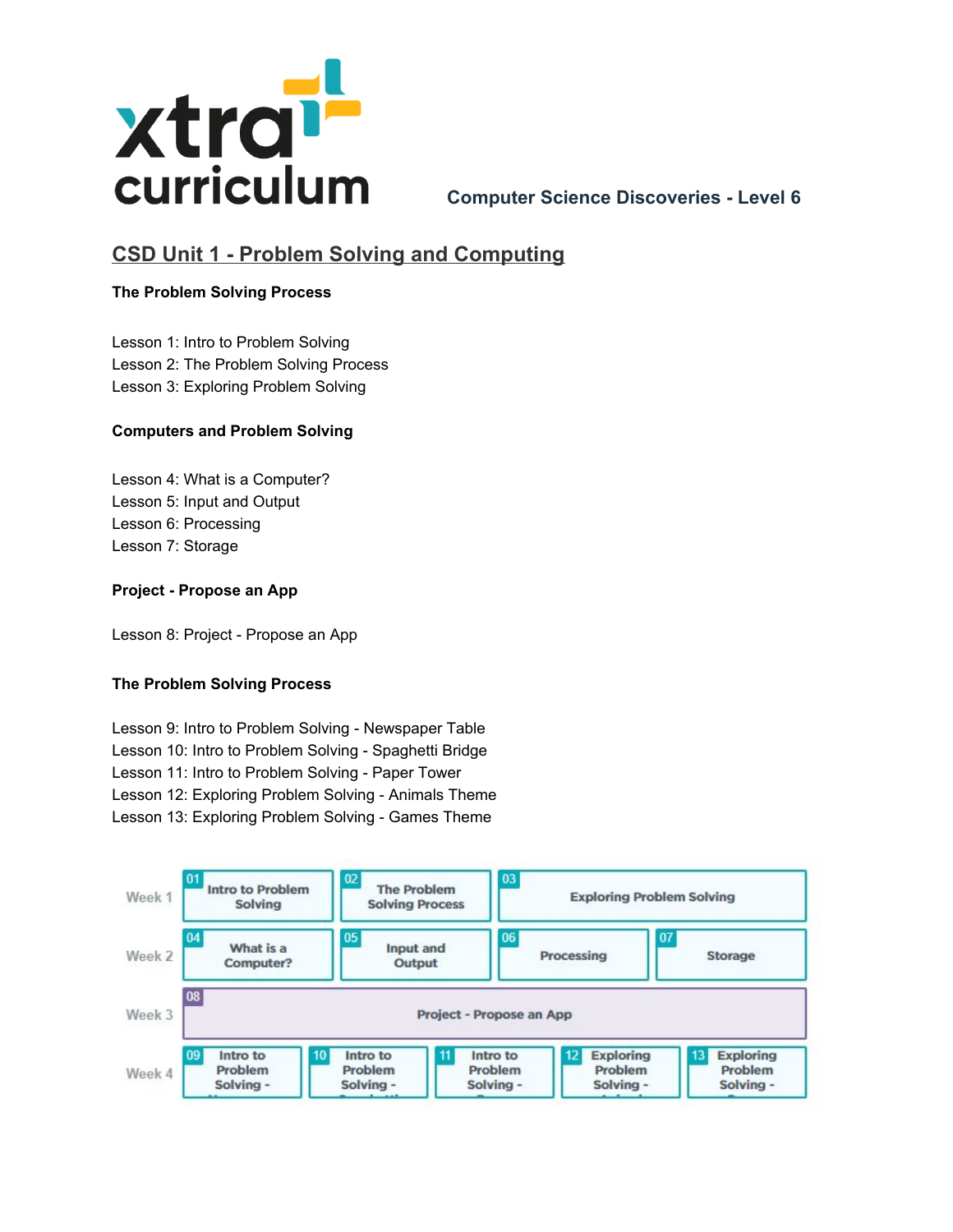

## **CSD Unit 2 - Web Development**

**Chapter 1: Creating Web Pages**

Lesson 1: Exploring Web Pages Lesson 2: Intro to HTML Lesson 3: Headings Lesson 4: Mini-Project: HTML Web Page Lesson 5: Digital Footprint Lesson 6: Styling Text with CSS Lesson 7: Mini-Project: Your Personal Style Lesson 8: Intellectual Property Lesson 9: Using [Images](https://curriculum.code.org/csd-20/unit2/9/) Lesson 10: Websites for Expression Lesson 11: Styling Elements with CSS Lesson 12: Your Web Page - [Prepare](https://curriculum.code.org/csd-20/unit2/12/) Lesson 13: Project - Personal Web Page

**Chapter 2: Multi-page Websites**

Lesson 14: [Websites](https://curriculum.code.org/csd-20/unit2/14/) for a Purpose Lesson 15: Team Problem Solving Lesson 16: Sources and Research Lesson 17: CSS Classes Lesson 18: Planning a [Multi-Page](https://curriculum.code.org/csd-20/unit2/18/) Site Lesson 19: Linking Pages Lesson 20: Project - Website for a [Purpose](https://curriculum.code.org/csd-20/unit2/20/) Lesson 21: Peer Review and Final Touches